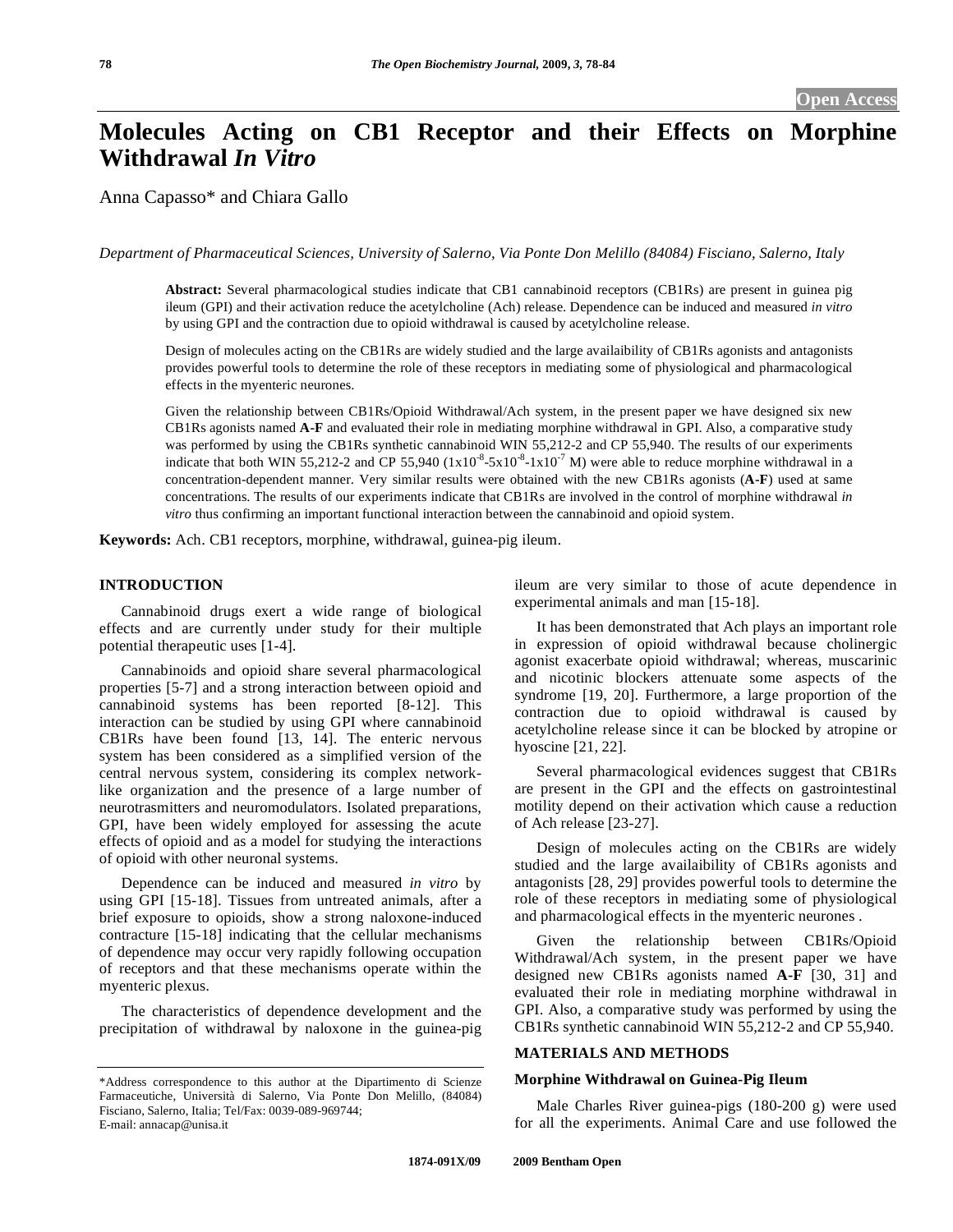directions of the Council of the European Communities (1986). The animals were housed in colony cage (4 guineapig each) under conditions of standard light (light on from 7.00 a.m. to 7.00 p.m.), temperature  $(22+1)$ °C) and room humidity (60%+10%) conditions for at least 1 week before the experimental sessions. Food and water were available ad libitum.

 The experimental procedure was that described previously [32]. The ilea were allowed to equilibrate for 40- 60 min without washing and the response to acetylcholine (Ach) was determined for three times  $(10^{-6}$  M) so that response could be expressed as percentage of Ach maximum. A reproducible acute opiate dependence was obtained performing the following experimental procedure. A typical tracing of contracture responses of the ileum to repeated challenges with opiate and naloxone is shown in Fig. (**1**).

 After three similar Ach responses, the preparation was electrically stimulated for  $10-20$  min,  $(0.5)$  msec pulse delivered transmurally, at a frequency of 10 sec at supramaximal voltage, 25V). Before the addition of the morphine to the bath, the electrical stimulation was switched off. Under these conditions, the first contact with the opioid agonist followed after a 4 min exposure by naloxone induced a strong contraction (about 80% of the Ach maximum).

 However, after washout, another Ach response was performed (to verify whether the ileum responsiveness was modified after withdrawal contracture) (Fig. **1A**) and, after 30 min resting period under stimulation, a further 4 min exposure of the ileum (without electrical stimulation) to the opiate and naloxone elicited reproducible response.

 Following washout, Ach response (Fig. **1B**) and another 30 min resting period under stimulation, the ileum responded again to the morphine and naloxone with the same intensity (Fig. **1C**). In our experiments, to avoid a possible tolerance for repeated morphine injection, each preparation was submitted only to three challenges with morphine and naloxone. Naloxone *per se* did not produce effects on "naive" preparations or those washed after opiate contact.

# **Experimental Procedure**

 The administration of CB1Rs agonists WIN 55,212-2, CP 55,940 and **A-F** was performed according to the following schedule:

- a) three Ach response
- b) electrical stimulation (10-20 min)
- c) morphine injection  $(10^{-5} \text{ M})$  in absence of electrical stimulation (4 min) and the addition of naloxone  $(10^{-5}$  M) with subsequent contraction  $(1^{\circ}$  opioid withdrawal)
- d) washout and Ach response
- e) electrical stimulation (30 min)
- f) CB1Rs agonists WIN 55,212-2, CP 55,940 or **A-F**  $(1x10^{-8}-5x10^{-8}-1x10^{-7})$  M) without electrical stimulation injected 10 min before morphine followed by naloxone (2° opioid withdrawal)
- g) washout Ach response
- h) electrical stimulation (30 min)
- i) final control opiate withdrawal  $(3^{\circ}$  opioid withdrawal)

# **Drugs**

Naloxone HCl and WIN  $55,212-2$  (R(+)-(2,3-dihydro-5methyl-3-((morpholinyl)methyl)pirrolo-(1.2.3.-sw)-1.4 benzoxazinyl)-(1-naphthalenyl)methanone)mesylate, GDP and GTP $\gamma$ S were purchased from Sigma Chemical Co. (St. Louis, MO, USA); morphine HCl was from Carlo Erba (Milan, Italy), CP 55,940 was obtained from Tocris (Bristol, UK). Rat brains were purchased from Pelfreeze Rogers, AR. [<sup>35</sup>S]GTP<sub>Y</sub>S was purchased from New England Nuclear Corp., Boston, MA.

# **Parameter Evaluation**

Four parameters were evaluated:

1) Naloxone contracture: the size of the contraction produced by the naloxone challenge was expressed as a fraction of the maximum contraction obtained with the subsequent addition of Ach in the same piece of tissue according to the method previously described [32]:

Response to naloxone 
$$
x100
$$
 = Tension ratio  
\nMaximum response to Ach

- 2) Ach response before and after the treatment: reduction or increase of the Ach responses in the post-drug expressed as a percentage of Ach response in the pre-drug.
- 3) Electrically stimulation contraction before and after the treatment: reduction or increase of the electrically stimulation contraction in the post-drug was expressed as a percentage of the electrical stimulation in the pre-drug.
- 4) Naloxone contraction before and after treatment: reduction or increase of the naloxone contraction in the post-drug was expressed as a percentage of the naloxone contraction in the pre-drug.

#### **Statistical Analysis**

 Results were tested for statistical significance using the Student's *t*-test for paired data when results before and after treatments on the same preparation were compared. The ED50 were computed from the dose-response curve by the method of Litchfield and Wilcoxon [33].

#### **Chemistry Pathway**

 The CB1Rs (**A-F**) were synthesized as described previously [30,31]. Table **1** shows the structures of the new CB1Rs agonists (**A-F**).

# **Binding Assay**

# *1. [35S]GTPS Binding Assay. Cerebellar Membrane Preparation*

 The procedure was adapted from the method of Dodd *et al*. [34] The stripped rat brains were slightly thawed, and using a spatula, the cerebellum was removed and discarded; the remaining tissue was homogenized in ice-cold homogenization buffer (0.32 M sucrose, 10 mM Tris, 5 mM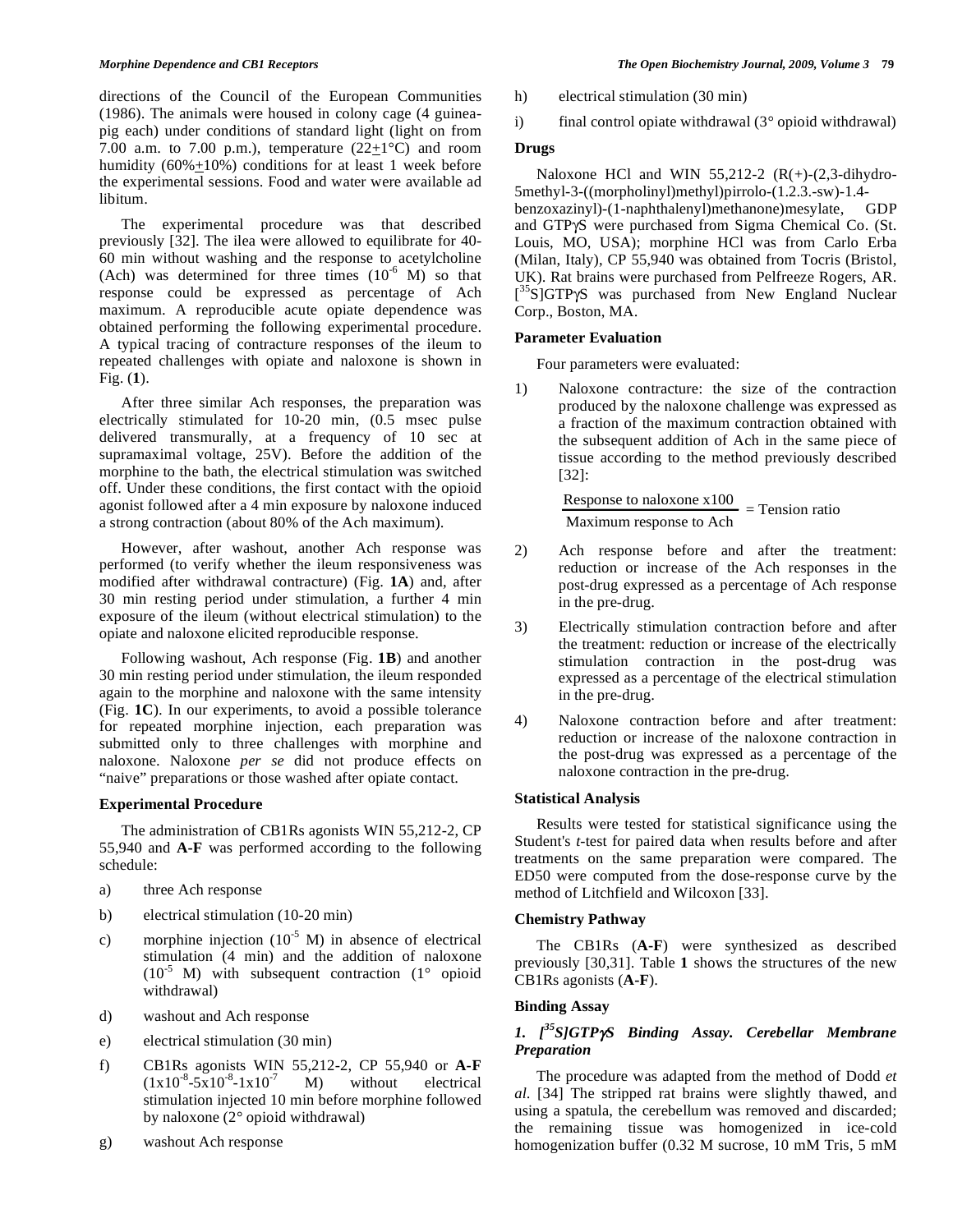

**Fig. (1).** Typical tracing of opioid withdrawal on guinea-pig ileum. **A**. 3 similar acetylcholine response (A), electrical stimulation, injection of the opioid agonist (OA) followed after 4 min of contact period by naloxone (N) which induces contraction (1° opioid withdrawal). After washout ( $\Box$ ), it was performed another A response.

**B**: After 30 min resting period under electrical stimulation, a further 4 min exposure of the ileum to the OA and N elicited reproducible response (2° opioid withdrawal).

C: After another 30 min resting period under electrical stimulation, the ileum responded again to the OA and N with the same intensity (3° opioid withdrawal).

**Table 1.** 



| <b>CB1</b> Analogues | R             | n  | $\mathbf{R}_1$                     |
|----------------------|---------------|----|------------------------------------|
| <b>CB1R-A</b>        | $5-n$ -phenyl |    | CH <sub>2</sub> CH <sub>2</sub> OH |
| $CB1R-B$             | $5-n$ -phenyl |    | $c.C_3H_5$                         |
| $CB1R-C$             | $5-n$ -phenyl | 10 | $CH_2$ -c- $C_3H_5$                |
| <b>CB1R-D</b>        | $5-n$ -phenyl | 10 | CH <sub>2</sub> CH <sub>2</sub> OH |
| $CB1R-E$             | $5-n$ -phenyl |    | CH <sub>2</sub> CH <sub>2</sub> OH |
| $CB1R-F$             | $5-n$ -phenil |    | $c.C_3H_5$                         |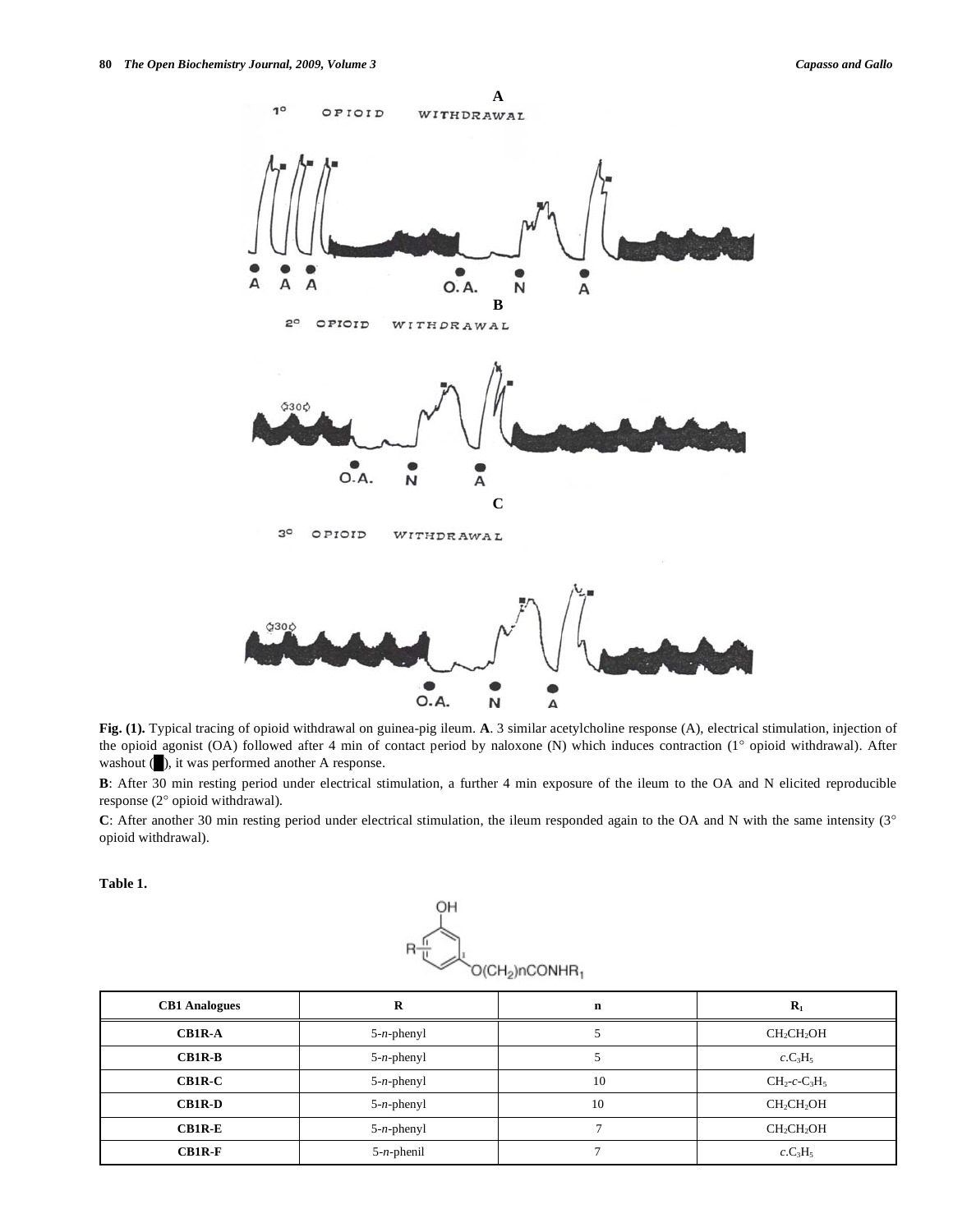

EDTA, pH 7.4). The homogenate suspension was centrifuged at 3700*g* for 10 min. The supernatant was decanted, and 12 mL was layered over 10 mL of 1.2 M sucrose. These tubes were centrifuged in a L7-65 ultracentrifuge using a 50.2 Ti rotor at 4 ˚C for 29 min at 44 000 rpm. The layer at the interface was then removed and subjected to a second sucrose spin over 0.8 M sucrose. The pellet was resuspended in TME buffer (25 mM Tris base, 5 mM MgCl<sub>2</sub>, 1 mM EDTA, pH 7.4), aliquoted, and stored at -70 ˚C. Protein was determined using the method of Markwell *et al*. [35].

# *2. [35S]GTPS Binding Assay (Table 2)*

 Our assay was based on a method by Selley *et al*. [36] and was adjusted for a 96-well plate analysis. Briefly, the rat membrane preparation  $(40-50 \mu g)$  of protein) was incubated for 1 h at 30 ˚C in assay buffer (10 mM Tris, 100 mM NaCl, 5 mM  $MgCl<sub>2</sub>$ , 0.1% BSA) with 50 µL of 50 µM GDP, 50 µL of 0.05 nM  $\left[^{35}S\right]GTP\gamma S$ , or 100 µL of either; 10 µM GTP $\gamma S$ was used to measure the nonspecific binding, a series of different concentrations of the analogues being tested, or buffer alone as a control to obtain the baseline of GTPyS stimulation. The reaction was terminated by rapid filtration through Whatman GF/B filters, with ice-cold wash buffer containing 0.5% bovine serum albumin using the Packard Filtermate. Bound radioactivity was measured on the Packard Top-Count microplate scintillation counter.

Table 2. EC<sub>50</sub> and  $E_{\text{max}}$  Values of Anandamide Analogues for **Stimulating [35S]GTPS Binding in Rat Microsomal Membranes***<sup>a</sup>*

| <b>CB1</b> Analogues | $EC_{50}(\mu M)$ | $E_{\text{max}}$ (%) |
|----------------------|------------------|----------------------|
| A                    | $0.48 + 0.03$    | $112 + 4.8$          |
| B                    | $0.22 + 0.07$    | $121 + 1.5$          |
| C                    | $0.34 + 0.08$    | $133 + 3.5$          |
| D                    | $0.52 \pm 0.05$  | $108 + 2.7$          |
| E                    | $0.42 + 0.03$    | $103 + 1.9$          |
| F                    | $0.27 + 0.04$    | $127 + 4.5$          |
| WIN 55,212-2         | $0.18 \pm 0.09$  | $144 + 6.5$          |
| CP-55.940            | $0.10 \pm 0.05$  | $135 \pm 9.0$        |

 $a_1^{35}$ S]GTP $\gamma$ -S binding assay was conducted using eight concentrations of each analogue being tested and two experiments run with four duplicates of each point.

### **RESULTS**

# **Effect of WIN 55,212-2, CP 55,940 or CB1R Agonists (A-F) on Morphine Withdrawal**

 Both WIN 55,212-2 and CP 55,940 (CB1Rs synthetic cannabinoid) at  $1x10^{-8}-5x10^{-8}-1x10^{-7}$  M were able to



### **CP-55,940 WIN 55,212-2**

respectively prevent or reverse the naloxone-induced contraction in GPI exposed to morphine (Table **3**).

Also, six new CB1Rs agonists  $(A-F)$   $(1x10^{-8}-5x10^{-8} 1x10^{-7}$  M) were able to reduce morphine withdrawal (Table **3**).

**Table 3. ED50 and 95% C.L. Values of CB1Rs Agonist WIN**  55,212-2, CP 55,940 or A-F  $(1x10^{-8}-5x10^{-8}-1x10^{-7})$  M) **on Morphine Withdrawal. Each CB1Rs Agonist was Administered 10 min Before (A) or After (B) Morphine** 

| <b>Compounds</b> | <b>Morphine Withdrawal</b><br>(A) | <b>Morphine Withdrawal</b><br>(B) |
|------------------|-----------------------------------|-----------------------------------|
| WIN 55,212-2     | $2.1x10^{-8}$ M                   | $3.1 \times 10^{-8}$ M            |
|                  | $(1.5x10^{9}-2.4x10^{7})$         | $(5.5x10^{-9}-3.1x10^{-7}).$      |
| CP 55,940        | $2.5x10^{-8}$ M                   | $3.5x10^{-8}$ M                   |
|                  | $(3.5x10^{-9} - 4.3x10^{-7})$     | $(2.7x10^{-9}-4.3x10^{-7}).$      |
| <b>CB1R-A</b>    | $3.5x10^{-8}$ M                   | $3.7x10^{-8}$ M                   |
|                  | $(2.5x10^{-9}-1.9x10^{-8})$       | $(4.5x10^{-9} - 2.3x10^{-7})$     |
| <b>CB1R-B</b>    | $2.7x10^{-8}$ M                   | $2.9x10^{-8}$ M                   |
|                  | $(3.4x10^{9}-1.7x10^{8})$         | $(3.5x10^{9}-1.7x10^{7})$         |
| CB1R-C           | $3.1x10^{-8}$ M                   | $3.5x10^{-8}$ M                   |
|                  | $(2.9x10^{9}-4.1x10^{8})$         | $(2.5x10^{-9}-4.3x10^{-7})$       |
| <b>CB1R-D</b>    | $2.9x10^{-8}$ M                   | $2.2x10^{-8}$ M                   |
|                  | $(1.3x10^{-9}-3.3x10^{-8})$       | $(1.5x10^{-9}-3.3x10^{-7})$       |
| $CB1R-E$         | $2.4x10^{-8}$ M                   | $3.2x10^{-8}$ M                   |
|                  | $(3.3x10^{-9}-1.9x10^{-8})$       | $(4.5x10^{-9} - 2.3x10^{-7})$     |
| <b>CB1R-F</b>    | $2.5x10^{-8}$ M                   | $3.6x10^{-8}$ M                   |
|                  | $(3.3x10^{-9}-1.6x10^{-8})$       | $(4.5x10^{-9} - 2.3x10^{-7})$     |

 Electrical stimulation was also reduced by the above CB1 receptor agonists (Table **4**), the final morphine withdrawal was still reduced (Table **4**), whereas the Ach response was not modified (Data not shown).

### **DISCUSSION**

 While there are several data in literature on the effects exerted by cannabinoids on several effects induced by opioids [37-40], this is the first paper which evaluates the role of CB1Rs agonists in mediating morphine withdrawal *in vitro*. Furthermore, a comparative study was also performed by using both the well known CB1Rs agonists WIN 55,212- 2 and CP 55,940 (CB1 synthetic cannabinoid) and six new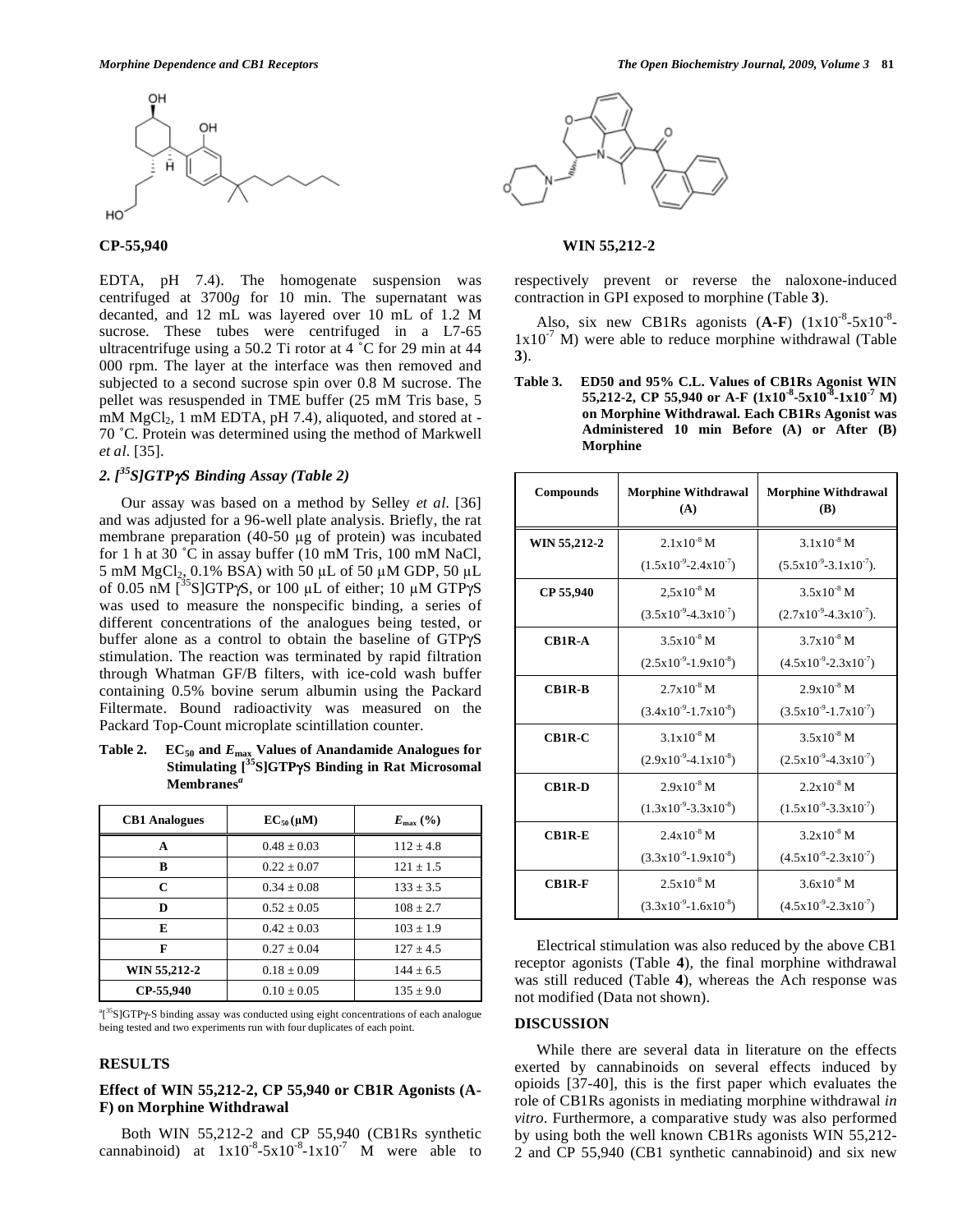**Table 4. The Effect of CB1Rs Agonist WIN 55,212-2, CP 55,940 or A-F [(1) 1x10-7-(2) 5x10-8- (3) 1x10-8 M] on Electrical Stimulation and Final Opioid Withdrawal** 

| Compounds     | <b>Electrical</b><br><b>Stimulation</b> | <b>Final Morphine</b><br>Withdrawal |
|---------------|-----------------------------------------|-------------------------------------|
| WIN 55,212-2  | $75.6 + 3.9**1$                         | $62.5 + 5.3**1$                     |
|               | $46.8 + 2.7**2$                         | $39.7 + 3.1 * 2$                    |
|               | $35.4 + 1.6**3$                         | $22.4 + 2.33$                       |
| CP 55,940     | $82.3 + 4.8**1$                         | $57.3 + 2.5**1$                     |
|               | $56.3 + 2.4**2$                         | 44.8+4.9*2                          |
|               | $37.3 + 2.73$                           | $35.3 + 2.43$                       |
| CB1R-A        | $72.8 + 2.5**1$                         | $72.3 + 3.7**1$                     |
|               | 49.7+2.9**2                             | $57.2 + 3.6**2$                     |
|               | $33.2 + 3.63$                           | $41.5 + 3.2 * 3$                    |
| <b>CB1R-B</b> | $77.5 + 4.2**1$                         | $69.5 + 4.6**1$                     |
|               | $59.3 + 3.6**2$                         | $42.5 + 2.3$ ** 2                   |
|               | $23.7 + 2.53$                           | $28.7 + 3.93$                       |
| CB1R-C        | $69.3 + 5.8**1$                         | $68.7 + 5.1**1$                     |
|               | $48.4 + 3.2**2$                         | $44.3 + 2.1$ ** 2                   |
|               | $32.3 + 2.13$                           | $20.7.6 + 1.93$                     |
| CB1R-D        | $73.1 + 6.7**1$                         | $70.2 + 6.2**1$                     |
|               | $55.1 + 3.2**2$                         | $48.2 + 3.3**2$                     |
|               | $38.3 + 2.53$                           | $27.3 + 3.13$                       |
| <b>CB1R-E</b> | $67.3 + 6.1**1$                         | $73.4 + 4.3**1$                     |
|               | $46.9+2.9**2$                           | $62.5 + 2.5$ ** 2                   |
|               | $36.2 + 6.53$                           | $44.3 + 5.83$                       |
| <b>CB1R-F</b> | $80.1 + 5.7**1$                         | $79.2 + 6.1**1$                     |
|               | $63.9 + 3.5**2$                         | $59.3 + 3.1**2$                     |
|               | $49.2 + 3.9$ ** 3                       | $46.2 + 2.2$ ** 3                   |

Results are expressed as % of inhibition (mean+s.e.m.); \*P<0.05; \*\*P<0.01. All data were compared to the pre-drug.

CB1Rs agonists (**A-F**). The results of the present study indicate that both the synthetic cannabinoid WIN 55,212-2 or CP 55,940 as well as the six new CB1Rs agonists (**A-F**) were able to produce significant reduction on morphine withdrawal *in vitro* thus confirming the important functional interaction between the cannabinoid and opioid system.

 However it is of interest to note that CB1Rs agonists (**A-F**) compared to the synthetic cannabinoid WIN 55,212-2 and CP 55,940 showed a very similar activity in inhibiting morphine withdrawal confirming that CB1Rs agonists (**A-F**) show a CB1 receptor affinity very similar to WIN 55,212-2 and CP 55,940 as shown in Table **2**.

 The discussion on the possible mechanism by which CB1Rs agonists causes a reducing effect on morphine withdrawal is open and several possibilities may be considered.

 Ach system has been widely implicated in many of the pharmacological effects of opioids. Manipulation that alter the activity of Ach in the central nervous system frequently

 Several authors have demonstrated that Ach agonists and antagonists are able to influence opiate withdrawal *in vitro*, suggesting an important functional interaction between the Ach system and opioid withdrawal [19-22]. Cholinergic agonist exacerbate opioid withdrawal; whereas, muscarinic and nicotinic blockers attenuate some aspects of the syndrome [19-22]. Furthermore, a large proportion of the contraction due to opioid withdrawal is caused by Ach release since it can be blocked by atropine or hyoscine [19- 22]. Also, it has been demonstrated that also selective muscarinic receptors antagonists are able to influence opioid withdrawal *in vitro* [45].

 Several pharmacological evidences suggest that CB1Rs are present in the myenteric neurones and the effects on gastrointestinal motility depend on the activation of CB1Rs which induce a reduction of Ach release [23-27]. Therefore, the ability of CB1Rs agonists to reduce morphine withdrawal may be related to their ability to block the release of Ach at presynaptic level [23-27] and confirming the role played by Ach in the expression of opiate withdrawal [19-22].

 Furthermore, in our experimental conditions, the ability of CB1Rs agonists to reduce electrical stimulation after washout without altering the Ach response at postsynaptic level confirm a direct action on presynaptic Ach receptors [23-27].

 Therefore, our data confirm and extend previous data [19-22] indicating a significative role of the cannabinoid system in the development of morphine withdrawal indicating that CB1Rs play an important role in the control of morphine withdrawal probably through Ach system [23, 27, 46].

However, another possibility should be considered.

 The effects of CB1Rs on morphine withdrawal may be also related to their ability to block the release of adrenaline or dopamine by pre-synaptic receptors. Recently, it has been demonstrated that catecolaminergic system is involved in the control of the expression of opioid acute dependence in GPI [32, 47]. Several studies indicate that CB1Rs are able to block the release of dopamine and noradrenaline at presynaptic level of guinea pig ileum electrically stimulated [48]. Therefore, we cannot exclude the possibility that CB1Rs reduce morphine withdrawal also by blocking the release of catecolamines by the presynaptic neurons.

 Regarding the comparative study performed between the well known CB1Rs WIN 55,212-2 and CP 55,940 (CB1 synthetic cannabinoid) and the six new CB1Rs agonists (**A-F**). our data show a good correlation between the binding activity and biological activity,. Therefore, our results indicate that the aromatic structure, the length of aliphatic chain and the chain of 5-10 carbon atoms assure the affinity of compounds to CB1Rs.

 Finally, the possible implications of this finding in the context of novel therapeutic aspect may be considered suggesting that CB1Rs activation or inhibition may result benefical as additional therapeutic strategy during opioid withdrawal.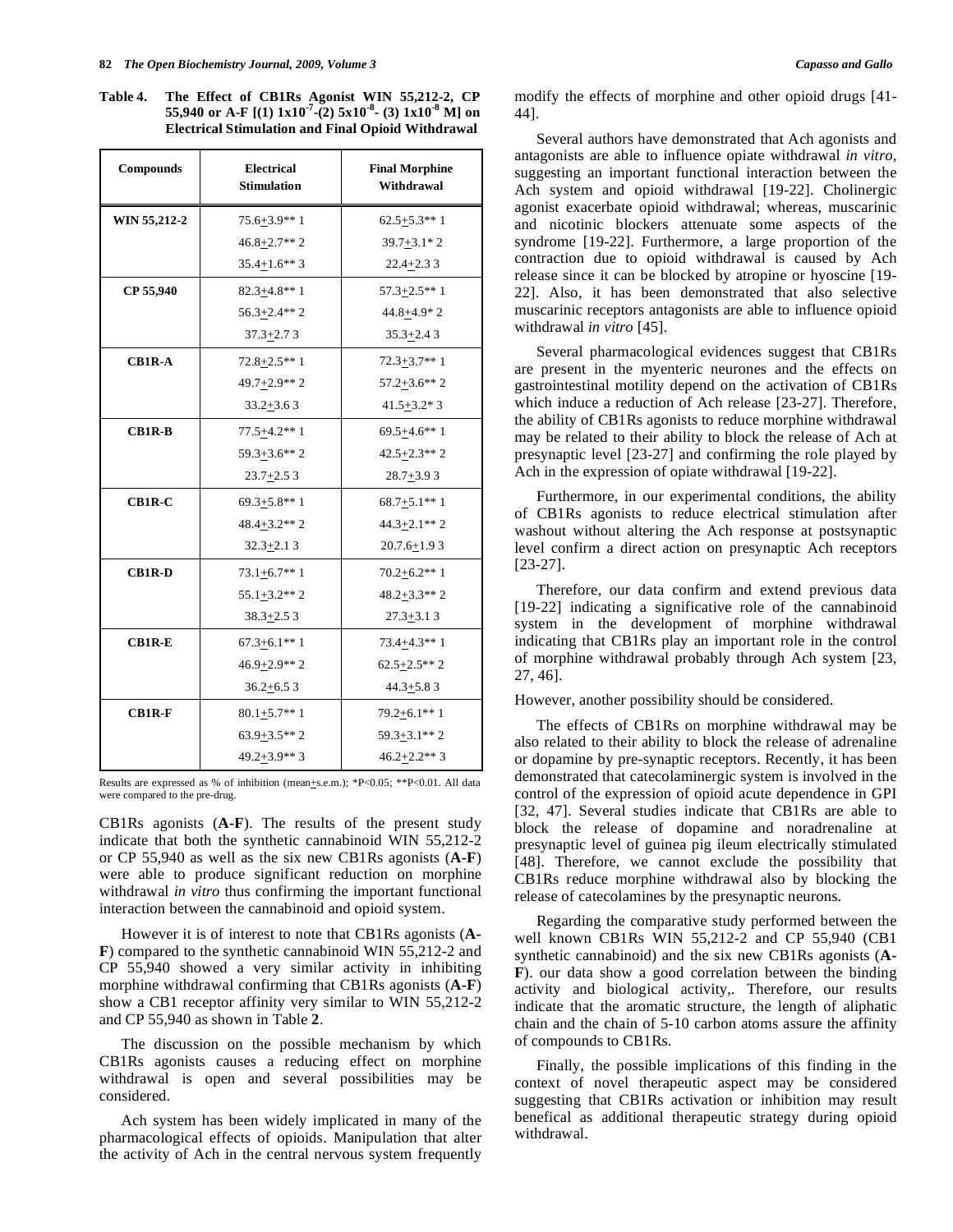#### **REFERENCES**

- [1] Lynn, A.B.; Herkenham, M. Localization of cannabinoid receptors and nonsaturable high-density cannabinoid binding sites in peripheral tissues of the rat: implications for receptor-mediated immune modulation by cannabinoids. *J*. *Pharmacol*. *Exp*. *Ther*., **1994**, *268*, 1612-23.
- [2] Massa, F.; Marsicano, G.; Hermann, H.; Cannich, A.; Monory, K.; Cravatt, B.F.; Ferri, G.L.; Sibaev, A.; Storr, M.; Lutz, B. The endogenous cannabinoid system protects against colonic inflammation. *J*. *Clin*. *Invest*., **2004**, *113*, 1202-9.
- [3] Martin, B.R.; Wiley, J.L. Mechanism of action of cannabinoids: how it may lead to treatment of cachexia, emesis, and pain. *J*. *Support*. *Oncol*., **2004**, *2*, 305-16
- [4] Pazos, M.R.; Núñez, E.; Benito, C.; Tolon, R.M.; Romero, J. Role of the endocannabinoid system in Alzheimer's disease: New perspectives. *Life Sci*., **2004**, *75*, 1907-15.
- [5] Lichtman, A.H.; Martin, B.R. Spinal and supraspinal mechanisms of cannabinoid-induced antinociception. *J*. *Pharmacol*. *Exp*. *Ther*., **1991**, *258*, 517-23.
- [6] Anderson, P.F.; Jackson, D.M.; Chesher, G.R.; Malor, R. Tolerance to the effects of delta-9-tetrahydrocannabinol in mice on intestinal motility, temperature and locomotory activity, *Psychopharmacology,* **1975**, *48,* 31-36.
- [7] Navarro, M.; Carrera, M.R.; Fratta, A.; Valverde, W.; Cossu, O.; Fattore, G.; Chowen, L.; Gómez, J.A.; del Arco, R.; Villanúa, I.; Maldonado, M.A.; Koob, R.G.F.; Rodríguez de Fonseca, F. Functional interaction between opioid and cannabinoid receptors in drug self-administration. *J*. *Neurosci*., **2001**, *21*, 5344-50.
- [8] Welch, S.P. Blockade of cannabinoid-induced antinociception by norbinaltorphimine, but no by *N*,*N*-diallyl-tyrosine-aibphenylalanine-leucine, ICI 174,864 or naloxone in mice. *J*. *Pharmacol*. *Exp*. *Ther*., **1993**, *265*, 633-40.
- [9] Welch, S.P.; Thomas, C.; Patrick, S. Modulation of cannabinoidinduced antinociception after intracerebroventricular versus intrathecal administration in mice: possible mechanisms for interaction with morphine. *J*. *Pharmacol*. *Exp*. *Ther*.*,* **1995**, *272*, 310-21.
- [10] Ambrosio, E.; Martin, S.; Garcio-Llecumberri, C.; Crespo, J.A. The nuerobiology of cannabinoid dependence: sex difference and potential interactions between cannabinoid and opioid system. *Life Sci*., **1999**, *65*, 687-694.
- [11] Manzanares, J.; Corchero, J.; Romero, J.; Fernandez-Ruiz, J.J.; Ramos, J.A.; Fuentes JA. Pharmacological and biochemical interactions between opioids and cannabinoids. *Trends Pharmacol*. *Sci*.*,* **1999**, *20*, 287-294.
- [12] Piomelli, D.; Giuffrida, A.; Calignano, A. Rodriguez De Fonseca, F. The endocannabinoid system as a target for therapeutic drugs, *Trends Pharmacol*. *Sci*., **2000**, *21*, 218-24.
- [13] Pertwee, R.G.; Fernando, S.R.; Nash, J.E.; Coutts, A.A. Further evidence for the presence of cannabinoid CB1 receptors in guineapig small intestine. *Br*. *J*. *Pharmacol*., **1996**, *118*, 2199-2205.
- [14] Basilico, L.; Parolaro, D.; Colleoni, M.; Costa, B.; Giagnoni, G. Cross-tolerance and convergent dependence between morphine and cannabimimetic agent WIN 55,212-2 in the guinea-pig ileum myenteric plexus. *Eur*. *J*. *Pharmacol*., **1999**, *376*, 265-71.
- [15] Kosersky, D.S.; Harris, R.A.; Harris, L.S. Naloxone-precipitated jumping activity in mice following the acute administration of morphine. *Eur*. *J*. *Pharmacol*., **1974**, *26*, 122-4
- [16] Bickel, W.K.; Stitzer, M.L.; Liebson, I.A. Bigelow, G.E. Acute physical dependence in man: effects of naloxone after brief morphine exposure. *J*. *Pharmacol*. *Exp*. *Ther*., 1988, *244*, 126-32.
- [17] Eisenberg, RM. Further studies on the acute dependence produced by morphine in opiate naive rats. *Life Sci*., **1982**, *31*, 1531-40.
- [18] Krystal, J.H.; Redmond, D.E. A preliminary description of acute physical dependence on morphine in the vervet monkey. *Pharmacol*. *Biochem*. *Behav*., **1983**, *18*, 289-91
- [19] Martin W.R.; Eades C.G. Pharmacological studies of spinal cord adrenergic and cholinergic mechanisms and their relation to physical dependence on morphine. *Psychopharmacologia*, **1967**, *11*, 195-223.
- [20] Bhargava, H.N.; Way, E.L. Acetylcholinesterase inhibition and morphine effects in morphine tolerant and dependent mice. *J*. *Pharmacol*. *Exp*. *Ther*., **1972**, *183*, 31-40.
- [21] Tsou, K.; Louie, G.; Way, E.L. Manifestations of gut opiate withdrawal contracture and its blockade by capsaicin. *Eur*. *J*. *Pharmacol*., **1982**, *81*, 377-83.
- [22] Chal, L.A. Contracture of guinea-pig ileum on withdrawal of methionine5-enkephalin is mediated by substance P. *Br*. *J*. *Pharmacol*., **1983**, *80*, 741-49.
- [23] Coutts, A.A.; Pertwee, R.G. Inhibition by cannabinoid receptor agonists of acetylcholine release from the guinea-pig myenteric plexus. *Br*. *J*. *Pharmacol*., **1997**, *121*, 1557-66.
- [24] Pertwee, R.G. Cannabinoids and the gastrointestinal tract. *Gut*, **2001**, *48*, 859-67.
- [25] Heinemann, A.; Shahbazian, A.; Holzer, P. Cannabinoid inhibition of guinea-pig intestinal peristalsis *via* inhibition of excitatory and activation of inhibitory neural pathways. *Neuropharmacology*, **1999**, *38*, 1289-97.
- [26] López-Redondo, F., Lees, G.M., Pertwee, R.G. Effects of cannabinoid receptor ligands on electrophysiological properties of myenteric neurones of the guinea-pig ileum. *Br*. *J*. *Pharmacol*., **1997**, *122*, 330-34.
- [27] Coutts, A.A.; Irving, A.J.; Mackie, K.; Pertwee, R.G.; Anavi-Goffer, S. Localisation of cannabinoid CB(1) receptor immunoreactivity in the guinea pig and rat myenteric plexus. *J*. *Comp*. *Neurol*., **2002**, *448*, 410-22.
- [28] Pertwee, R.G.; Stevenson, L.A.; Elrick, D.B.; Mechoulam, R.; Corbett, A.D. Inhibitory effects of certain enantiomeric cannabinoids in the mouse vas deferens and the myenteric plexus preparation of guinea-pig small intestine. *Br*. *J*. *Pharmacol*., **1992**, *105*, 980-84.
- [29] Pertwee, R.G.; Fernando, S.R.; Griffin, G.; Abadji, V.; Makriyannis, A. Effect of phenylmethylsulphonyl fluoride on the potency of anandamide as an inhibitor of electrically evoked contractions in two isolated tissue preparations. *Eur*. *J*. *Pharmacol*., 1995, *272*, 73-78.
- [30] Bisogno, T.; Cascio, M.G.; Saha. B.; Mahadevan, A.; Urbani, P.; Minassi, A.; Appendino, G.; Saturnino, C.; Martin, B.; Razdan, R.; Di Marzo, V. Development of the first potent and specific inhibitors of endocannabinoid biosynthesis. *Biochem*. *Biophys*. *Acta*., **2006**, *1761*, 205-12.
- [31] Urbani, P.; Cascio, M.G.; Ramunno, A.; Bisogno, T.; Saturnino, C.; Di Marzo, V. Novel sterically hindered cannabinoid CB1 receptor ligands. *Bioorg*. *Med*. *Chem*., **2008**, *16,* 7510-5.
- [32] Capasso, A.; Sorrentino, L. Differential influence of  $D_1$  and  $D_2$ dopamine receptors on acute opiate withdrawal in guinea-pig isolated ileum. *Br*. *J*. *Pharmacol*., **1997**, *120*, 1001-6.
- [33] Tallarida, R.J.; Murray, R.B. *Manual of Pharmacologic Calculation with Computer Programs". 2nd ed.*, Springer Verlag: New York **1987**.
- [34] Dodd, P.R.; Hardy, J.A.; Oakley, A.E.; Edwardson, J.A.; Perry, E.K.; Delaunoy, J.-P. A rapid method for preparing synaptosomes: comparison, with alternative procedures. *Brain Res*., **1981**, *226*, 107-118.
- [35] Markwell, M.A.K.; Haas, S.M.; Beiber, L.L.; Tolbert, N.E. Modification of the lowry procedure to simplify protein determination in membrane and lipoprotein samples. *Anal*. *Biochem*., **1978**, *87*, 206-210.
- [36] Selley, D.E.; Stark, S.; Sim, L.J. Cannabinoid receptor stimulation of guanosine-5'-0-3 $[^{35}S]$ thio)triphosphate binding in rat brain membranes. *Life Sci*., **1996**, *59*, 659-668.
- [37] Manzanares, J.; Corchero, J. Romero Fernandez-Ruiz, J.J.; Ramos, J.A.; Fuentes, J.A. *Trends Pharmacol*. *Sci*., 1999, *20,* 112*.*
- [38] Smith, P.B.; Welch, S.P.; Martin, B.R. Interactions between delta 9-tetrahydrocannabinol and kappa opioids in mice. *J*. *Pharmacol*. *Exp*. *Ther*., **1994**, *268*, 1381-87.
- [39] Vela, G.; Ruiz-Gayo, M; Fuentes, J.A. Anandamide decreases Naloxone-precipitated withdrawal signs in mice chronically treated with morphine, *Neuropharmacology*, **1995**, *34*, 665–668
- [40] Navarro, M.; Chowen, J.; Rocio, A.; Carrera, M.; del Arco, I.; Villanua, M.A. CB1 cannabinoid receptor antagonist-induced opiate withdrawal in morphine-dependent rats. *Neuroreport*, 1998, *9,* 3397-3402
- [41] Dirksen, R.; Nijhuis, G.M. The relevance of cholinergic transmission at the spinal level to opiate effectiveness. *Eur*. *J*. *Pharmacol*., **1983**, *22*, 215-221.
- [42] Chiang, C.Y.; Zhuo, M. Evidence for the involvement of a descending cholinergic pathway in systemic morphine analgesia. *Brain Res.,* **1989**, *30*, 293-300.
- [43] Lipman, J.J.; Spencer, P.S. A comparison of muscarinic cholinergic involvement in the antinociceptive effects of morphine and clonidine in the mouse. *Eur*. *J*. *Pharmacol.*, **1980**, *27*, 249-58.